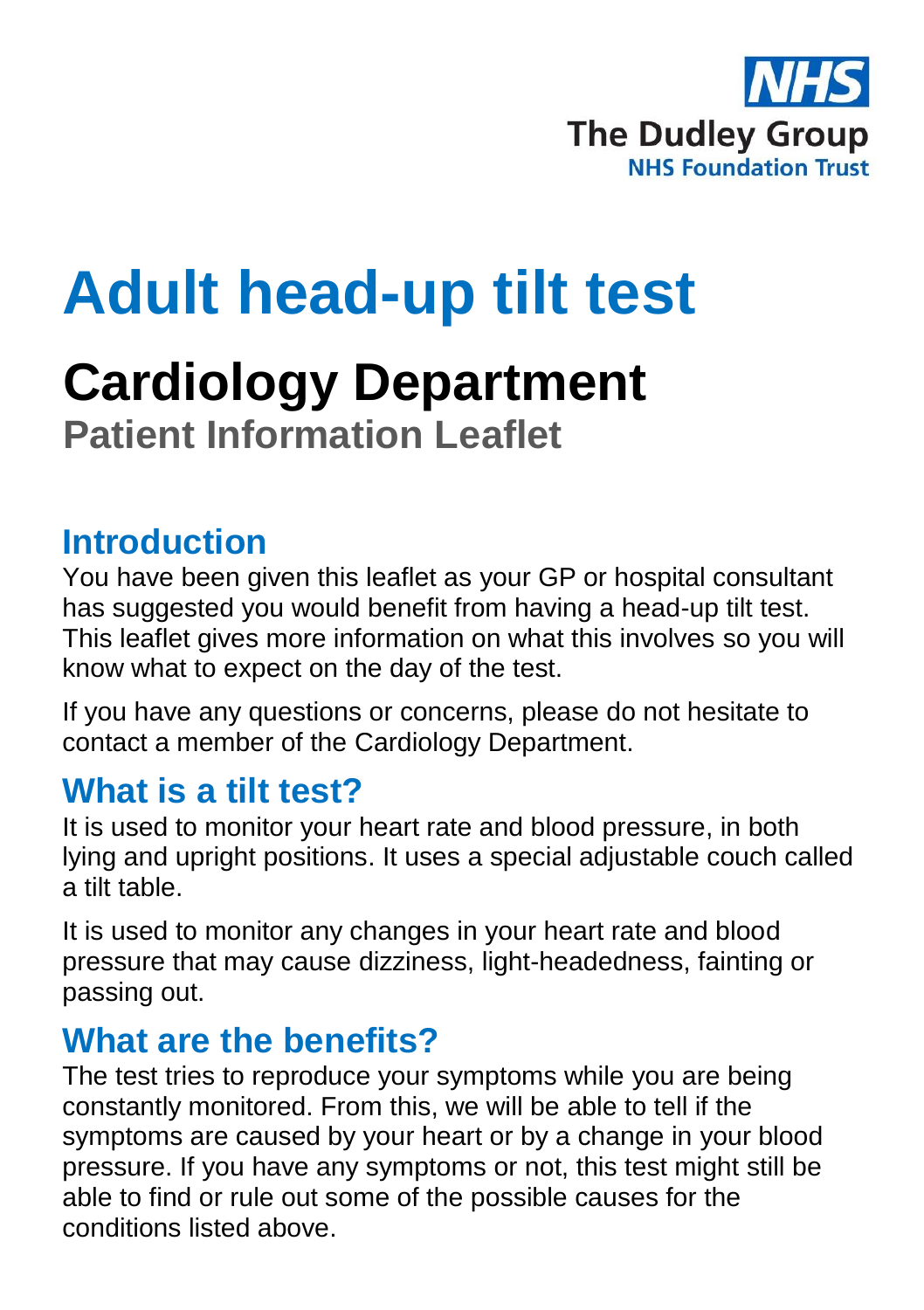#### **What are the risks?**

You may feel unwell if your test has been positive but this should not last long. You will be encouraged to stay in the department until you feel fully recovered and are able to leave.

#### **Are there any alternatives to this test?**

This may be one of a number of tests suggested to diagnose your condition. It is your choice as to whether you have the test.

### **What do I need to do before the test?**

On the day of your tilt test:

- Have a **light** breakfast at least **two hours before** the time of the test. Make sure you **do** eat something.
- **Do not** eat or drink anything more after that, until after the test.
- You can take prescribed medications with a little water, if necessary.

#### **Exception – if you are diabetic, eat as normal.**

## **What happens during the test?**

When you come to the Cardiology Department, you will be taken to the procedure room. The cardiac physiologist performing the test will review your medical history, symptoms and lifestyle. They will also answer any questions you may have about the test.

You can bring a relative, friend or carer with you but during the procedure, they will need to wait in the waiting room. This is because the test needs to be performed in a quiet, relaxed atmosphere, with no distractions.

For the procedure we will:

- Ask you to lie flat on the couch.
- Place ECG electrodes onto your chest and the back of your neck to monitor your heart.
- Attach a blood pressure monitor consisting of a cuff on your arm and a small device on your wrist and fingers.
- Put safety straps across your chest, hips and knees, to prevent you from slipping or falling off the tilt table.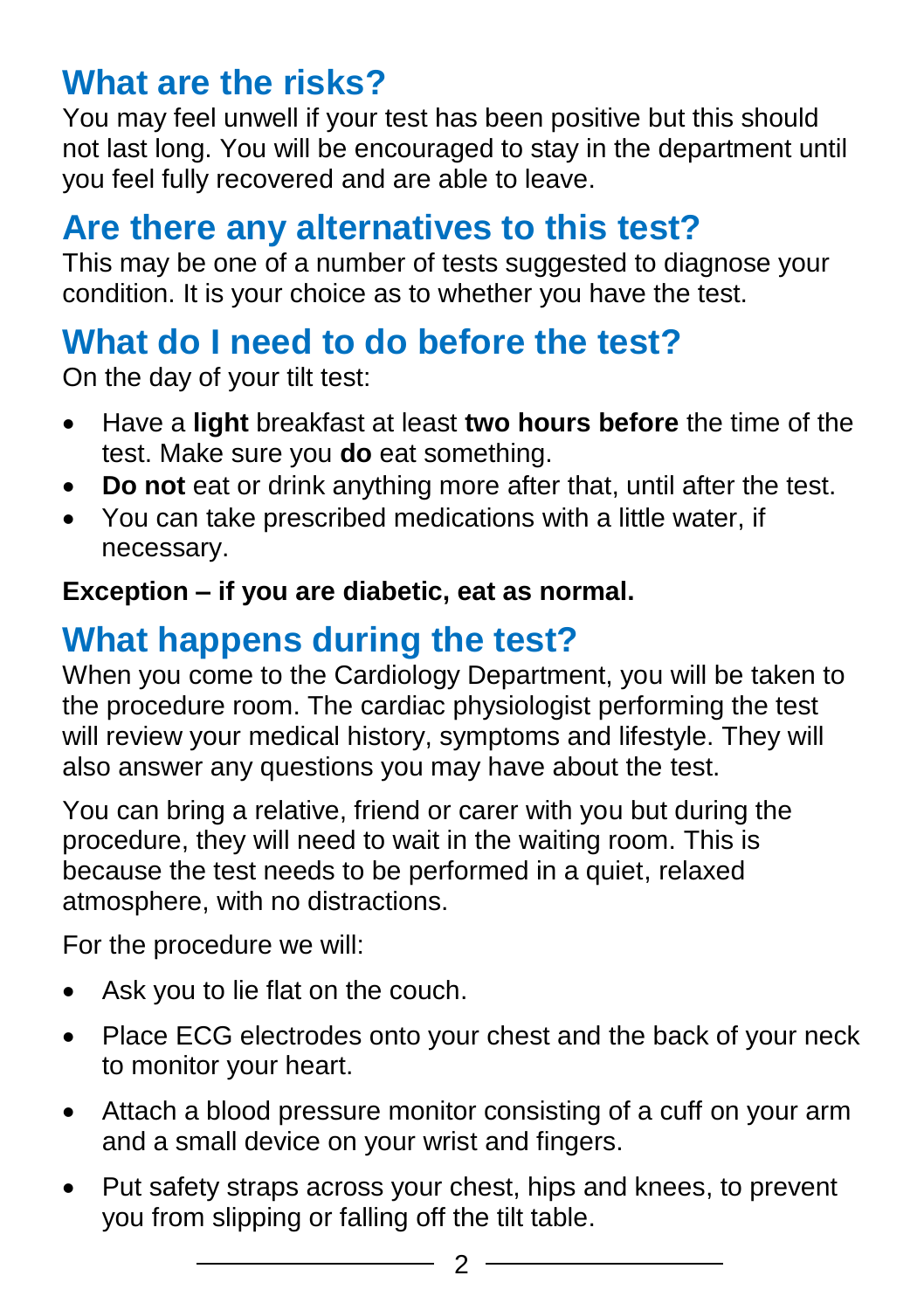- Monitor you for 10 minutes while you are lying flat.
- Raise the tilt table at the head end until your head is raised up into a position about 70 degrees from horizontal. We will also put a small table in front of you to rest your arms on.
- Continue to monitor you while you remain in this position for a maximum of 45 minutes.

If you experience any of your usual symptoms before this time is up, we will lower the tilt table back to flat. If we see anything significant we will also lower you back to the flat and end the test.

We will allow you to leave once you feel recovered enough to do so.

#### **How do I get the results?**

We will send your report back to your GP or hospital consultant who asked for the test. They will be in touch with you to discuss the results.

If you have any questions, or if there is anything you do not understand about this leaflet, please contact:

The Cardiology Department on 01384 456111 ext. 3582 (9am to 5pm, Monday to Friday)

Russells Hall Hospital switchboard number: 01384 456111

#### **This leaflet can be downloaded or printed from:**

http://dgft.nhs.uk/services-and-wards/cardiology/

If you have any feedback on this patient information leaflet, please email dgft.patient.information@nhs.net